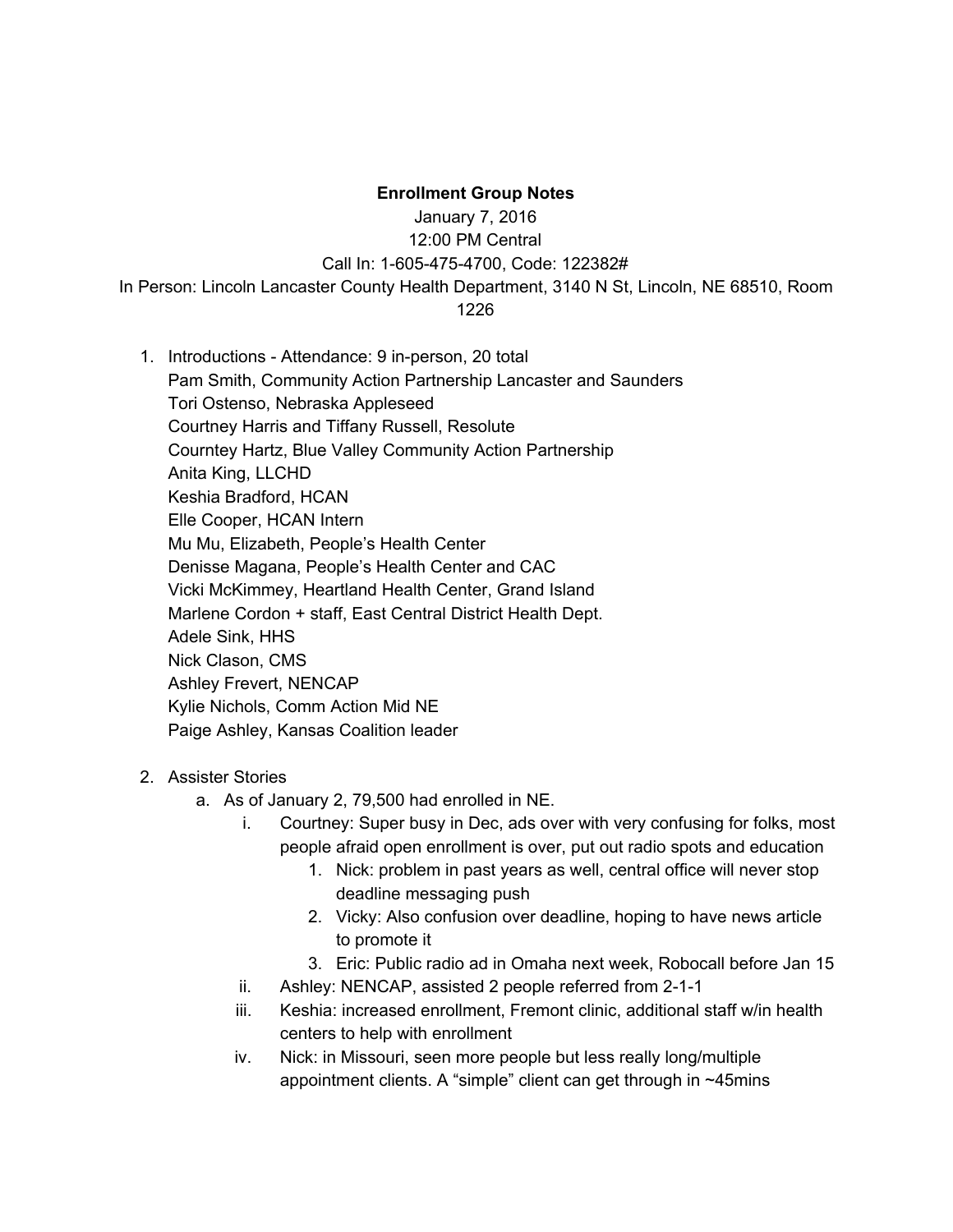- 1. Courtney: agree, unless there is an IT issue, complicated situations
- 2. Pam: what takes the time is security Q's, going through plans, and decision-making. New appts  $~1.5$ hrs, returners  $~1$ hr. Takes longer bc of 2 new companies. Preview plan tool fabulous
- v. Denisse: United Health Care Helpline # problems
	- 1. Nick: has had issues in multiple states
- vi. United Healthcare insurance card not active even though they are paying
- vii. \*\*\*Nobody will call you and ask you to submit on behalf of the **Marketplace**
- b. Open Enrollment successes / things to work on
- 3. Facilitated Discussion
	- a. What issues do YOU want to bring up? What are YOUR questions for other assisters or the experts?
		- i. \*\*\*Nick: consumers get bill in the mail & their premium is different than when they enrolled (mainly Coventry). Need to follow up with issuer. If that doesn't work, call the Marketplace, create a complaint, and that will start a HICs case
		- ii. Anita: International family, spends 3 mos in China, 3 mos in US, has insurance in China, can terminate and re-enroll each time so it doesn't impact his wife and her deductibles
		- iii. Denisse: People with income inconsistencies. Income paperwork submitted, yet client got a letter requesting paperwork
			- 1. Nick: If call center clears it, it is OK. The letter still comes because of delay in mailing system
			- 2. Pam: Prints page that verifies submission of documents and give them to her clients
		- iv. Signed client and family up in March, income that came up was \$20,000 more than he was making, submitted an appeal in July and he has still not heard back from them. Coventry charging ~\$250 more a month.
			- 1. Nick: should get \$ when files taxes, can work with Legal Aid for attorney
	- b. Pam: What do you ask for proof of income from self employed clients?
		- i. 1040 Self Employment Ledger
- 4. Organization Updates / Training / Questions
	- a. Education and Engagement Group Outreach, Jan 19th
	- b. 2016 in 2016 Enrollment Campaign Celebration and Reporting
		- i. Commitments
			- 1. 7 orgs (CAPWN, Community Action Partnership of Mid NE, East Central District Health Department , Midtown Health Center,